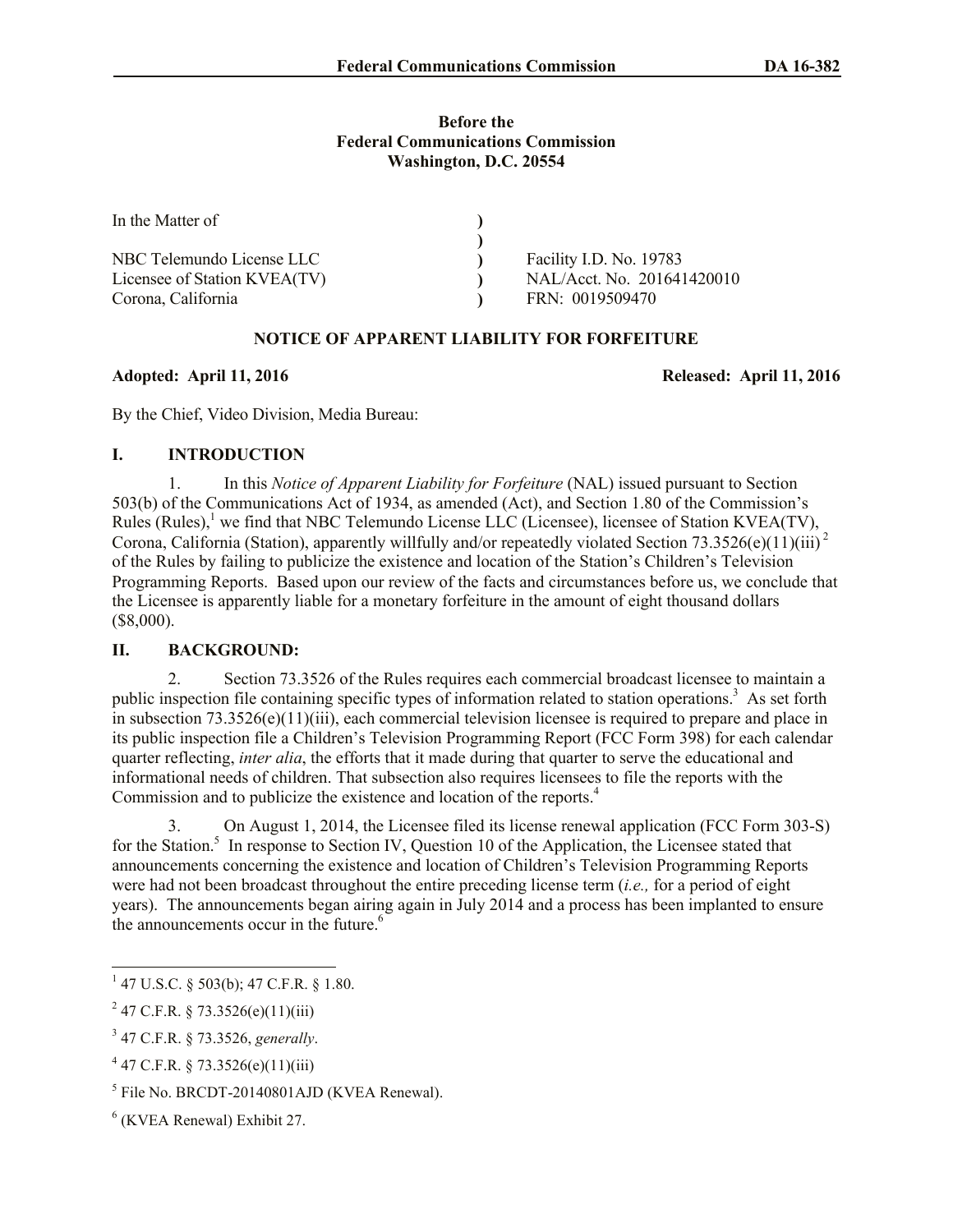### **III. DISCUSSION**

4. The Licensee apparently failed to publicize the existence and location of the Station's Children's Television Programming Reports for eight years. This constitutes apparent willful and/or repeated violations of Section 73.3526( $\hat{e}$ )(11)(iii) of the Rules.<sup>7</sup> The Licensee may have since taken corrective actions to prevent subsequent violations of the children's television rules and policies; however, the Commission has found that the fact that a broadcast station may have implemented a plan to prevent future violations does not relieve the licensee of liability for prior violations.<sup>8</sup>

5. This *NAL* is issued pursuant to Section 503(b)(1)(B) of the Act. Under that provision, any person who is determined by the Commission to have "willfully and/or repeatedly failed to comply with any provision of the Act or any rule, regulation, or order issued by the Commission…shall be liable to the United States for a forfeiture penalty.<sup>79</sup> Section 312(f)(1) of the Act defines willful as "the conscious and deliberate commission or omission of [any] act, irrespective of any intent to violate" the law.<sup>10</sup> The legislative history to Section 312(f)(1) of the Act clarifies that this definition of willful applies to both Sections 312 and 503(b) of the Act,<sup>11</sup> and the Commission has so interpreted the term in the Section 503(b) context.<sup>12</sup> Section 312(f)(2) of the Act provides that "[t]he term 'repeated,' when used with reference to the commission or omission of any act, means the commission or omission of such act more than once or, if such commission or omission is continuous, for more than one day."<sup>13</sup>

6. The Commission's *Forfeiture Policy Statement* and Section 1.80(b) of the Rules establish a base forfeiture amount of \$8,000 for violations of the Commission's children's requirements.<sup>14</sup> In determining the appropriate forfeiture amount, we may adjust the base amount upward or downward by considering the factors enumerated in Section  $503(b)(2)(E)$  of the Act, including "the nature, circumstances, extent and gravity of the violation, and, with respect to the violator, the degree of culpability, any history of prior offenses, ability to pay, and such other matters as justice may require."<sup>15</sup> Based on our review of the facts and circumstances, including the duration of the violation, we find that the Licensee is apparently liable for a forfeiture in the amount of \$8,000 for its failure to publicize the existence and location of the Station's Children's Television Programming Reports for eight (8) years. Accordingly, the Licensee is apparently liable for a forfeiture in the amount of \$8,000 for its apparent willful and/or repeated violations of Section 73.3526(e)(11)(iii) of the Rules.<sup>16</sup>

 $10$  47 U.S.C. § 312(f)(1).

<sup>11</sup> *See* H.R. Rep. No. 97-765, 97<sup>th</sup> Cong. 2d Sess. 51 (1982).

<sup>12</sup> *See Southern California Broadcasting Co.*, Memorandum Opinion and Order, 6 FCC Rcd 4387, 4388 (1991).

<sup>13</sup> 47 U.S.C. § 312(f)(2)*; see also Callais Cablevision, Inc.*, Notice of Apparent Liability for Forfeiture, 16 FCC Rcd 1359, 1362 (2001).

<sup>14</sup> *See Forfeiture Policy Statement and Amendment of Section 1.80(b) of the Rules to Incorporate the Forfeiture Guidelines*, Report and Order, 12 FCC Rcd 17087, 17113-15 (1997) (*Forfeiture Policy Statement*), *recon. denied*, 15 FCC Rcd. 303 (1999); 47 C.F.R. § 1.80(b), note to paragraph (b)(8), Section I.

 $16$  47 C.F.R. § 73.3526(e)(11)(iii).

 7 47 C.F.R. § 73.3526(e)(11)(iii); s*ee e.g., Barrington Peoria License LLC*, Notice of Apparent Liability for Forfeiture, 28 FCC Rcd 15478 (Vid. Div. 2013).

<sup>8</sup> *See e.g., International Broadcasting Corp.*, Memorandum Opinion and Order, 19 FCC 2d 793, 794 (1969) (permitting mitigation as an excuse based upon corrective action following a violation would "tend to encourage remedial rather than preventive action").

<sup>9</sup> 47 U.S.C. § 503(b)(1)(B); s*ee also* 47 C.F.R. § 1.80(a)(1).

<sup>15</sup> 47 U.S.C. § 503(b)(2)(E); *see also Forfeiture Policy Statement,* 12 FCC Rcd at 17100-01; 47 C.F.R. § 1.80(b)(8) and note to paragraph (b)(8), Section II.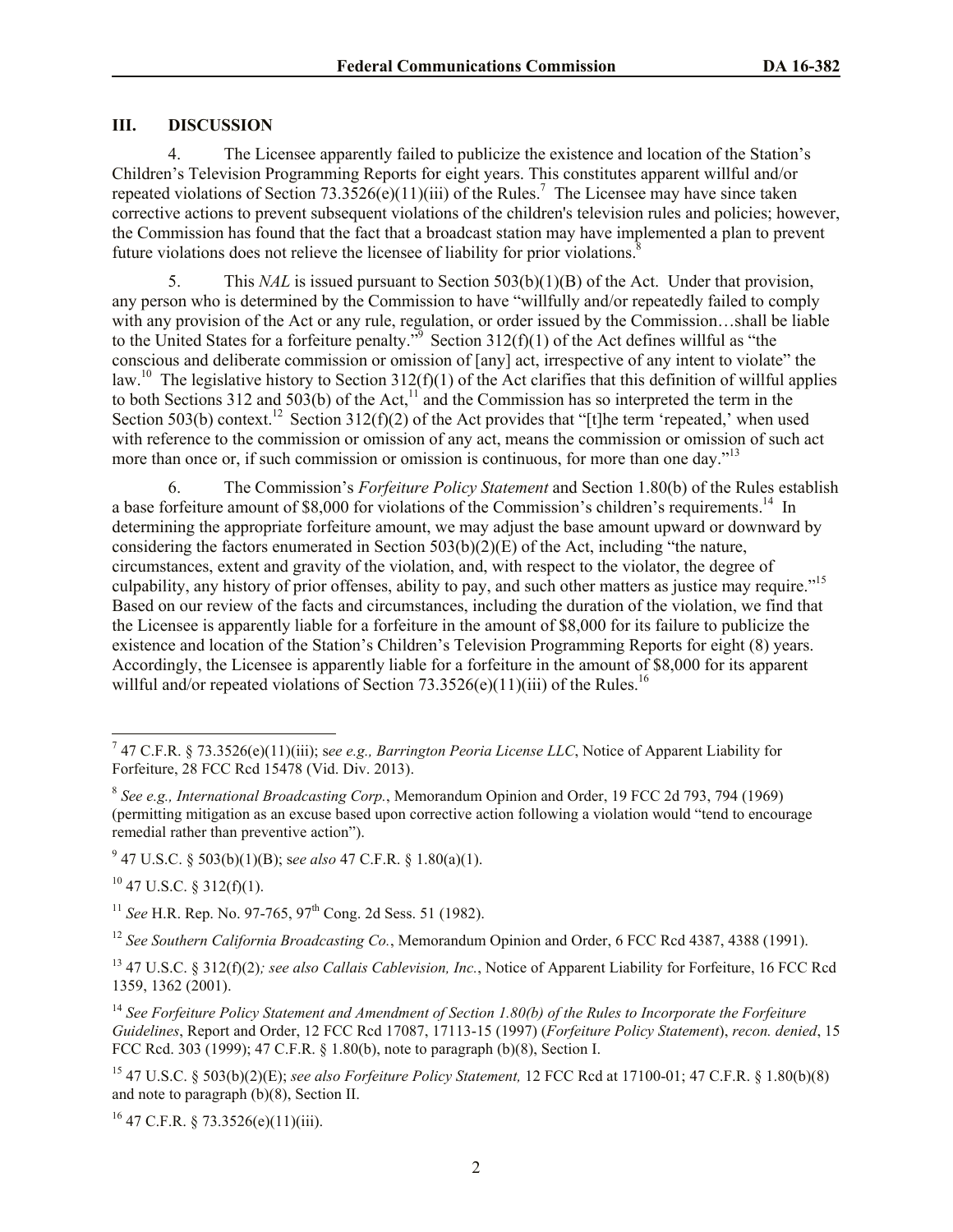## **IV. ORDERING CLAUSES**

l

7. Accordingly, IT IS ORDERED, pursuant to Section 503(b) of the Communications Act of 1934, as amended, 47 U.S.C. § 503(b), and Section 1.80 of the Commission's Rules, 47 C.F.R. § 1.80, that NBC Telemundo Licensee LLC, licensee of Station KVEA(TV), Corona, California, is hereby NOTIFIED of its APPARENT LIABILITY FOR FORFEITURE in the amount of eight thousand dollars  $($8,000)$  for its apparent willful and/or repeated violations of Section 73.3526(e)(11)(iii) of the Commission's Rules, 47 C.F.R. § 73.3526(e)(11)(iii).

8. IT IS FURTHER ORDERED, pursuant to Section 1.80 of the Commission's Rules, that within thirty (30) days of the release date of this *NAL,* NBC Telemundo License LLC, SHALL PAY the full amount of the proposed forfeiture or SHALL FILE a written statement seeking reduction or cancellation of the proposed forfeiture.

9. Payments of the proposed forfeiture must be made by check or similar instrument, wire transfer, or credit card, and must include the FRN referenced above. An FCC Form 159 (Remittance Advice) must be submitted with payment unless payment is made online at the Commission's Fee Filer website.<sup>17</sup> When completing the FCC Form 159, enter the Account Number in block number 23A (call sign/other ID) and enter the letters "FORF" in block number 24A (payment type code). Below are additional instructions you should follow based on the form of payment you select:<sup>18</sup>

- Payment by check or money order must be made payable to the order of the Federal Communications Commission. Such payments (along with the completed Form 159) must be mailed to Federal Communications Commission, P.O. Box 979088, St. Louis, MO 63197-9000, or sent via overnight mail to U.S. Bank – Government Lockbox #979088, SL-MO-C2-GL, 1005 Convention Plaza, St. Louis, MO 63101.
- Payment by wire transfer must be made to ABA Number 021030004, receiving bank TREAS/NYC, and Account Number 27000001. To complete the wire transfer and ensure appropriate crediting of the wired funds, a completed Form 159 must be faxed to U.S. Bank at (314) 418-4232 on the same business day the wire transfer is initiated.
- Payment by credit card must be made by providing the required credit card information on FCC Form 159 and signing and dating the Form 159 to authorize the credit card payment. The completed Form 159 must then be mailed to Federal Communications Commission, P.O. Box 979088, St. Louis, MO 63197-9000, or sent via overnight mail to U.S. Bank – Government Lockbox #979088, SL-MO-C2-GL, 1005 Convention Plaza, St. Louis, MO 63101.

10. The response, if any, must be mailed to Office of the Secretary, Federal Communications Commission, 445 12<sup>th</sup> Street, S.W., Washington, D.C. 20554, ATTN: Evan Morris, Video Division, Media Bureau, Room 2-C827 and MUST INCLUDE the NAL/Acct. No. referenced above.

11. The Commission will not consider reducing or canceling a forfeiture in response to a claim of inability to pay unless the respondent submits: (1) federal tax returns for the most recent threeyear period; (2) financial statements prepared according to generally accepted accounting practices ("GAAP"); or (3) some other reliable and objective documentation that accurately reflects the

<sup>&</sup>lt;sup>17</sup> Payment may be made at the Commission's online Fee Filer website: https://www.fcc.gov/encyclopedia/fee-filer. Payment may also be made by FCC Form 159; detailed instructions for completing the form may be obtained at http://www.fcc.gov/Forms/Form159/159.pdf.

<sup>&</sup>lt;sup>18</sup> For questions regarding payment procedures, contact the Financial Operations Group Help Desk by phone at 1-877-480-3201 or e-mail at ARINOUIRIES@fcc.gov.